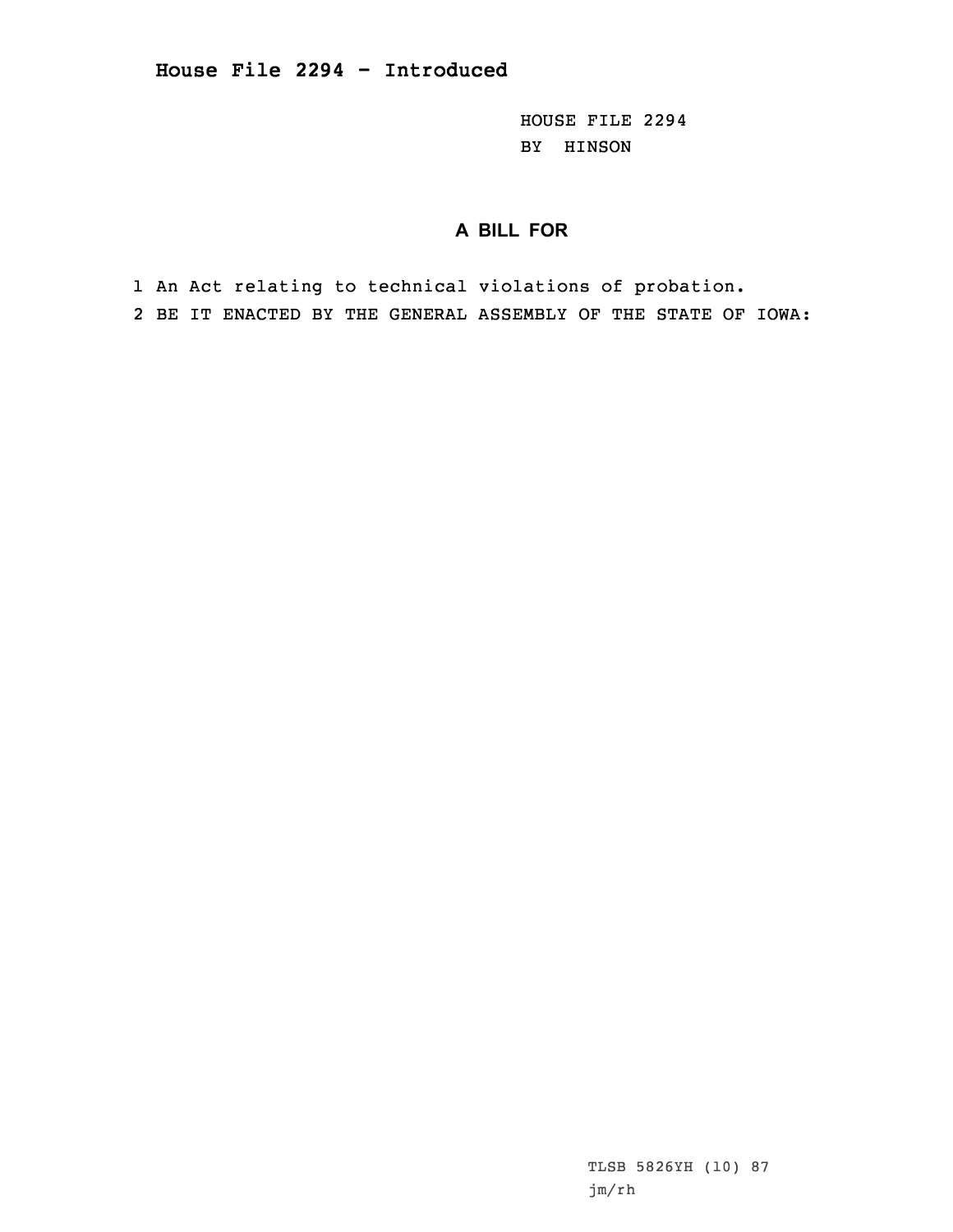1 Section 1. Section 908.11, Code 2018, is amended by adding 2 the following new subsection:

 NEW SUBSECTION. 01. As used in this section, *"technical violation"* means <sup>a</sup> violation of probation other than <sup>a</sup> violation involving an arrest, conviction, or failure to follow <sup>a</sup> specific court-imposed condition of probation, or when the person absconds.

8 Sec. 2. Section 908.11, subsection 4, Code 2018, is amended 9 to read as follows:

 4. *a.* If the violation is established, the court may continue the probation or youthful offender status with or without an alteration of the conditions of probation or <sup>a</sup> youthful offender status. If the defendant is an adult or <sup>a</sup> youthful offender the court may hold the defendant in contempt of court and sentence the defendant to <sup>a</sup> jail term while continuing the probation or youthful offender status, classify the violation as <sup>a</sup> technical violation and proceed under paragraph *"b"* while continuing the probation or youthful offender status, order the defendant to be placed in <sup>a</sup> violator facility established pursuant to section [904.207](https://www.legis.iowa.gov/docs/code/2018/904.207.pdf) while continuing the probation or youthful offender status, extend the period of probation for up to one year as authorized in [section](https://www.legis.iowa.gov/docs/code/2018/907.7.pdf) 907.7 while continuing the probation or youthful offender status, or except as provided in paragraph *"b"*, revoke the probation or youthful offender status and require the defendant to serve the sentence imposed or any lesser sentence, and, if imposition of sentence was deferred, may impose any sentence which might originally have been imposed. *b.* (1) If the violation established is <sup>a</sup> technical

 violation, the court may sentence the defendant to <sup>a</sup> jail term or order the defendant to be placed in <sup>a</sup> violator facility established pursuant to section 904.207 while continuing the probation or youthful offender status. The jail term or placement shall not exceed the following:

35 (a) Five days for <sup>a</sup> first technical violation.

LSB 5826YH (10) 87

-1-